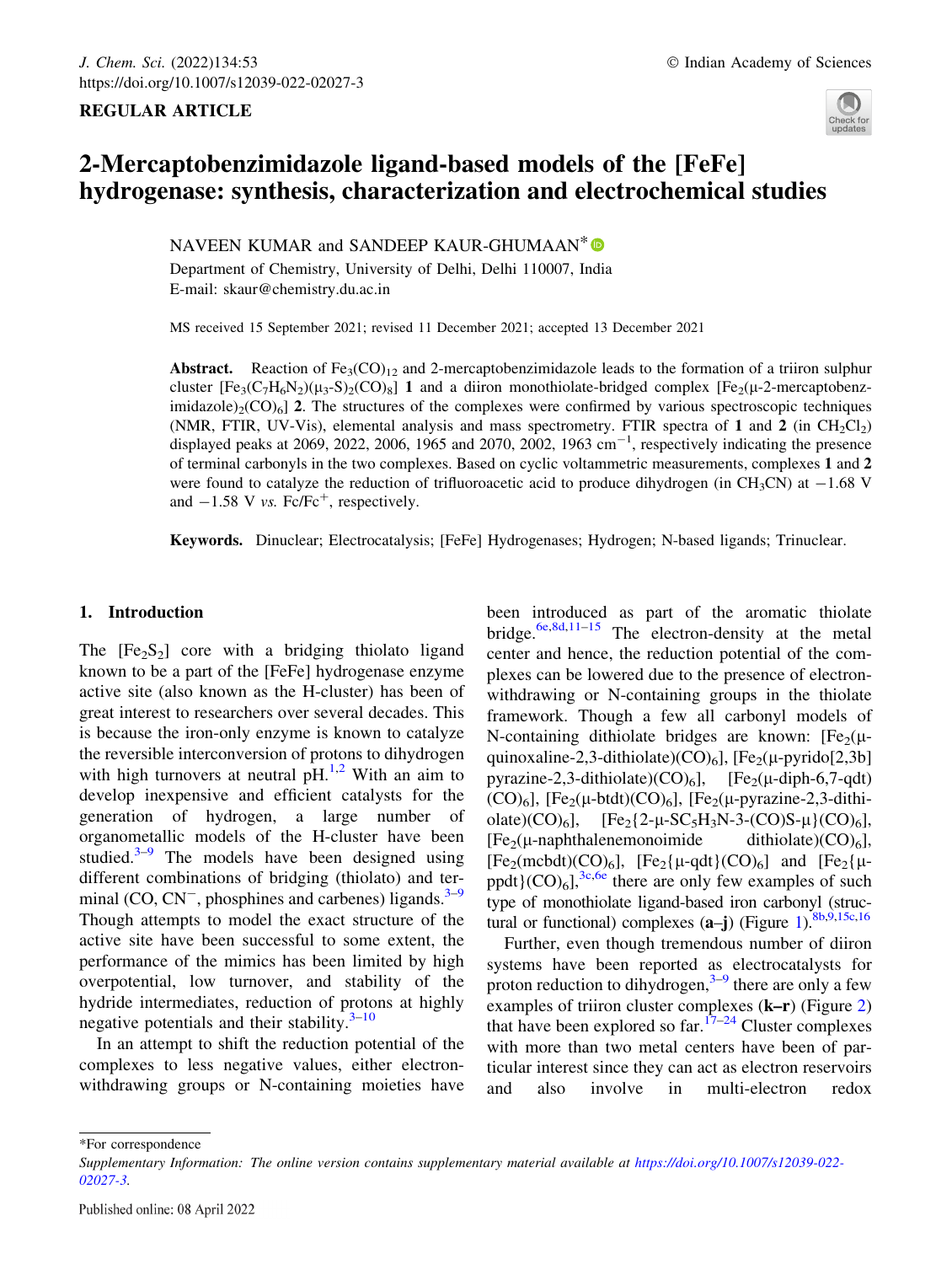

Figure 1. Reported structural and functional complexes with aromatic N-containing bis(monothiolato) linkers.<sup>8b,9,15c,16</sup>



**Figure 2.** Representative structural and functional triiron cluster complexes.<sup>18–24</sup>

processes. $2^{1-27}$  In an attempt to manipulate the reduction potential of the complexes, ligands with electron-donating/withdrawing groups containing P-, N- or S-donor sites have been introduced. $3-10$  In this context, nucleophilic N-heterocyclic carbene ligands (NHC) are an important class of ligands that have been incorporated into organometallic electrocatalytic systems as these ligands are bulkier and more basic than the ubiquitous phosphines. $28,29$ 

Based on the above-mentioned facts and that bioinspired hydrogenase multinuclear carbonyl models with more than two iron centers have received much less attention, in this work synthesis, spectroscopic and electrochemical characterization of a triiron sulphur cluster complex  $[Fe<sub>3</sub>(C<sub>7</sub>H<sub>6</sub>N<sub>2</sub>)(\mu<sub>3</sub>-S)<sub>2</sub>(CO)<sub>8</sub>]$  1 containing a carbene unit attached to one of the iron centers and a bis(monothiolato) diiron complex  $[Fe<sub>2</sub>(CO)<sub>6</sub>(\mu-2-mercaptobenzimidazole)<sub>2</sub>]$  2 are presented. Complex 1 was isolated as a by-product from the reaction of  $Fe<sub>3</sub>(CO)<sub>12</sub>$  with the monothiolate ligand 2-mercaptobenzimidazole while synthesizing the target complex 2. In contrast, unusual N-heterocyclic carbene complexes  $k$  and  $l$  (Figure 2) have been obtained by the reaction of  $Fe<sub>3</sub>(CO)<sub>12</sub>$  with  $(CH<sub>2</sub>)$  $NH<sub>2</sub>CS$  in refluxing tetrahydrofuran (THF) and  $[HNEt_3][2-C_5H_4NCH(CH_3)NHCS_2]$  with PhCOCl at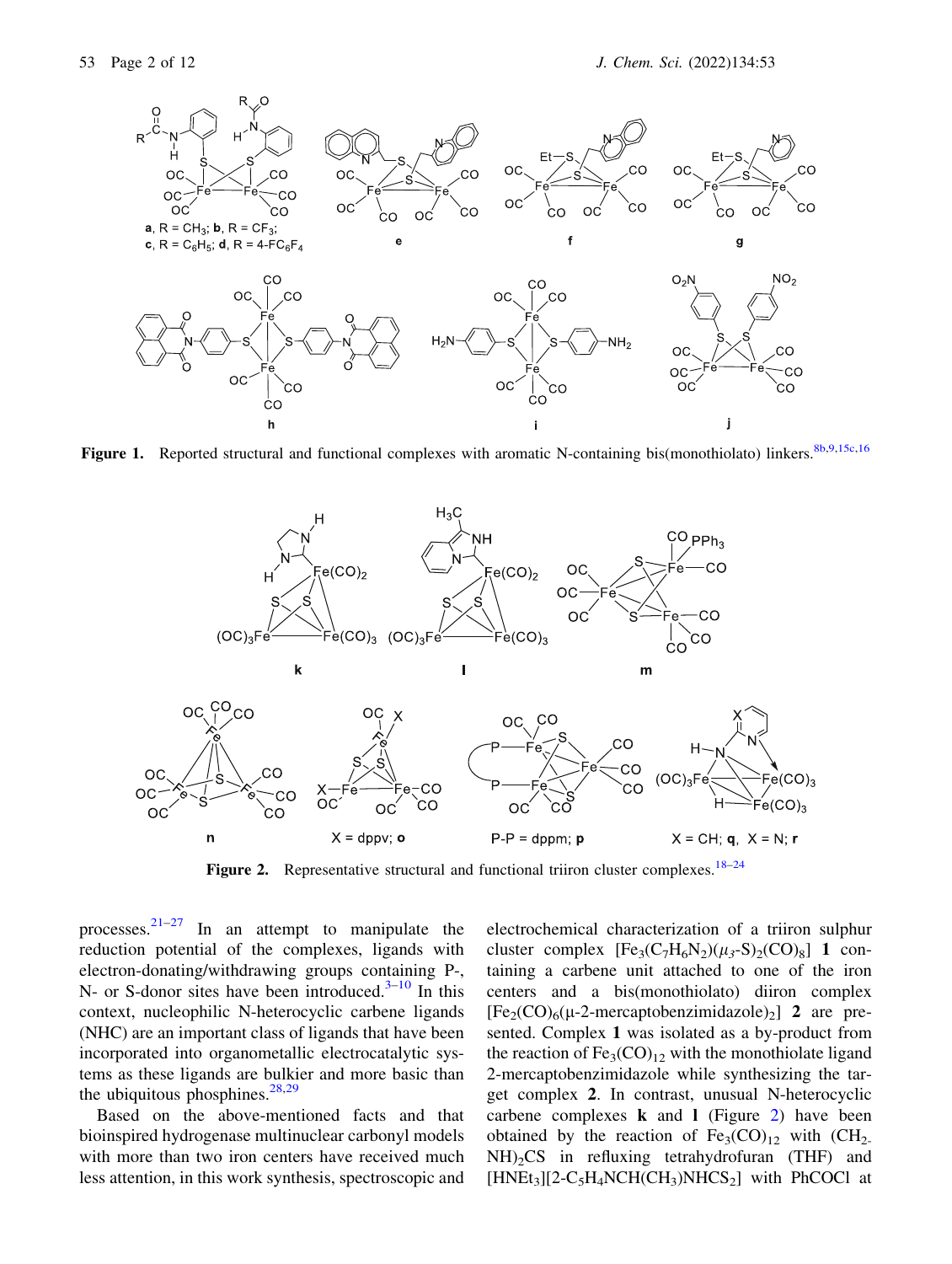room temperature, respectively.<sup>18</sup> The diiron thiolatebridged carbene complexes on the other hand, have been mostly synthesized by the reactions of the allcarbonyl iron complexes  $[Fe_2(\mu-S-X-S-\mu)(CO)_6]$  with in situ generated carbene ligands.<sup>28,29</sup>

Furthermore, the electrocatalytic reduction of acetic acid (weak acid) and trifluoroacetic acid (moderately strong acid) in  $CH_3CN$  by complexes 1 and 2 have been discussed in this work. Complex 1 however, failed to show electrocatalysis with acetic acid. A comparison of the electrochemical properties of complex 1 with other reported triiron clusters (n–  $r$ ),<sup>21–24</sup> diiron NHC-based models and of complex 2 with similar models incorporating N-based linkers (dior monothiolates) have been delineated. $28,29$ 

## 2. Experimental

## 2.1 Materials and physical measurements

The syntheses of the complexes were conducted under argon (Ar) atmosphere using standard Schlenk line techniques. Triirondodecarbonyl  $(Fe<sub>3</sub>(CO)<sub>12</sub>)$ , 2-mercaptobenzimidazole and solvents CDCl<sub>3</sub>, anhydrous tetrahydrofuran (THF), anhydrous acetonitrile  $CH<sub>3</sub>$ CN) were purchased from Sigma-Aldrich and used without further purification.

Elemental analysis was performed on the Elementar Alysensysteme GmbH Vario EL Cube Elemental analyser. Infra-red spectra were recorded in dichloromethane over the range  $400-4000$  cm<sup>-1</sup> on Bruker Alpha (ZnSe) FTIR Spectrometer. <sup>1</sup>H NMR spectra were recorded at room temperature in  $CDCl<sub>3</sub>$  on a JEOL JNM-EXCP 400 MHz spectrometer. Mass spectra were recorded with Bruker Maxis Impact (282001.00081) mass spectrometer and (Agilent G6530AA (LC-HRMS-Q-TOF) Quadrupole Time-offlight mass spectrometer with ESI and APCI sources. The UV-Vis spectra for the complex were recorded on Analytik Jena Specord 250 UV-Vis spectrophotometer.

Cyclic voltammograms (CVs) were measured in acetonitrile using a Metrohm Autolab Potentiostat (PGSTAT302N) with a GPES electrochemical interface (EcoChemie). All CVs were measured under argon at a scan rate of  $0.1 \text{ Vs}^{-1}$ , unless otherwise mentioned. Tetrabutylammonium hexafluorophosphate dried in vacuum at 383 K (0.1 M) (Sigma-Aldrich, electrochemical grade) was used as the supporting electrolyte. The working electrode was a glassy carbon disc (diameter 3 mm, freshly polished). Platinum wire was used as the counter electrode. The reference electrode was a non-aqueous  $Ag/Ag^+$ electrode (CH Instruments,  $0.01$  M AgNO<sub>3</sub> in acetonitrile). All potentials are quoted against the ferrocene-ferrocenium couple  $(Fc/Fc^+)$  and the solutions were prepared from anhydrous acetonitrile (dried with molecular sieves  $(MS)$   $3\text{\AA}$ ). Controlled potential coulometry (CPC) was performed with the same instrument and three-electrode set-up described earlier. The experiment was carried out with continuous stirring and purging of argon gas at a fixed potential.

2.2 Synthesis of complexes  $[Fe_3(C_7H_6N_2) (\mu_3-S)_2(CO)_8$ ] 1 and [Fe<sub>2</sub>(CO)<sub>6</sub>( $\mu$ -2mercaptobenzimidazole) $_2$ ] 2

A THF solution of triirondodecacarnonyl (0.250 g, 0.496 mmol) and 2-mercaptobenzimidazole (0.164 g, 1.09 mmol) was purged with argon and refluxed for 1.5 h. The colour of the solution changed from green to red-brown. After removal of the solvent by rotary evaporation, the mixture was subjected to purification on a silica gel column. Elution with n-pentane afforded a violet solution n. Elution with a mixture of hexane/dichloromethane (7:3 v/v) followed by elution with dichloromethane afforded red-brown and dark orange solutions for complexes 1 and 2, respectively. These complexes were scratched as air-stable solids after removal of solvent.

Complex 1: From the main red-brown band,  $\sim$  0.120 g (42%) of 1 was obtained as a red-brown solid. FTIR  $(CH_2Cl_2, cm^{-1})$ :  $v_{C=0}$  2069(vs), 2022(m),<br>2006(m) 1965(s) FTIR (KBr disc. cm<sup>-1</sup>):  $v_{\text{N}}$ 2006(m), 1965(s). FTIR (KBr disc, cm<sup>-1</sup>):  $v_{NH}$ <br>3445(m):  $v_{S,0} = 2067(s) - 2029(ys) - 1995(m \text{ hr})$ <sup>1</sup>H 3445(m);  $v_{C=0}$  2067(s), 2029(vs), 1995(m,br). <sup>1</sup>H<br>NMR (400MHz CDCL): 9.60 (s. 2H NH proton) NMR (400MHz, CDCl<sub>3</sub>): 9.60 (s, 2H, NH proton), 7.40–7.08 (m, 4H, aromatic protons) ppm. Anal. Calcd. for  $C_{15}H_6Fe_3N_2O_8S_2$ : C, 31.39; H, 1.05; N, 4.88; S, 11.17. Found: C, 32.11; H, 1.15; N, 4.86; S, 10.99%. LC-MS (ESI) (m/z): Calcd. 573.88. Found, 596.59  $[M+Na]^+$ . UV-vis ( $\lambda$ ): 295, 352(CH<sub>2</sub>Cl<sub>2</sub>); 288, 353(CH<sub>3</sub>CN); 301 (CH<sub>3</sub>CN:H<sub>2</sub>O) (7:3).

Complex 2: From the main dark orange band,  $\sim$  0.021 g (7%) of 2 was obtained as a dark orange solid. FTIR  $(CH_2Cl_2, \text{ cm}^{-1})$ :  $v_{C=0}$  2070(s),<br>2002(m br) 1963(m) FTIR (KBr disc cm<sup>-1</sup>):  $v_{\text{cm}}$ 2002(m,br), 1963(m). FTIR (KBr disc, cm<sup>-1</sup>):  $v_{NH}$ <br>3451(m):  $v_{S,0} = 2070(s) - 2028(sys) - 1984(m \text{ hr})^{-1}$  $3451(m)$ ;  $v_{C=0}$  2070(s), 2028(vs), 1984(m,br). <sup>1</sup>H<br>NMR (400 MHz CDCL): 8.44 (s. 2H NH) NMR (400 MHz, CDCl<sub>3</sub>): 8.44 (s, 2H, NH), 8.02–8.48 (m, 8H, thiolate ligand) ppm. Anal. Calcd. for  $C_{20}H_{10}Fe_2N_4O_6S_2$ : C, 41.51; H, 1.73; N, 9.69; S, 11.07. Found: C, 41.88; H, 1.98; N, 9.80; S, 11.11%. LC-MS (ESI) (m/z): Calcd. 578.14. Found, 579.29  $[M+ H]$ <sup>+</sup>.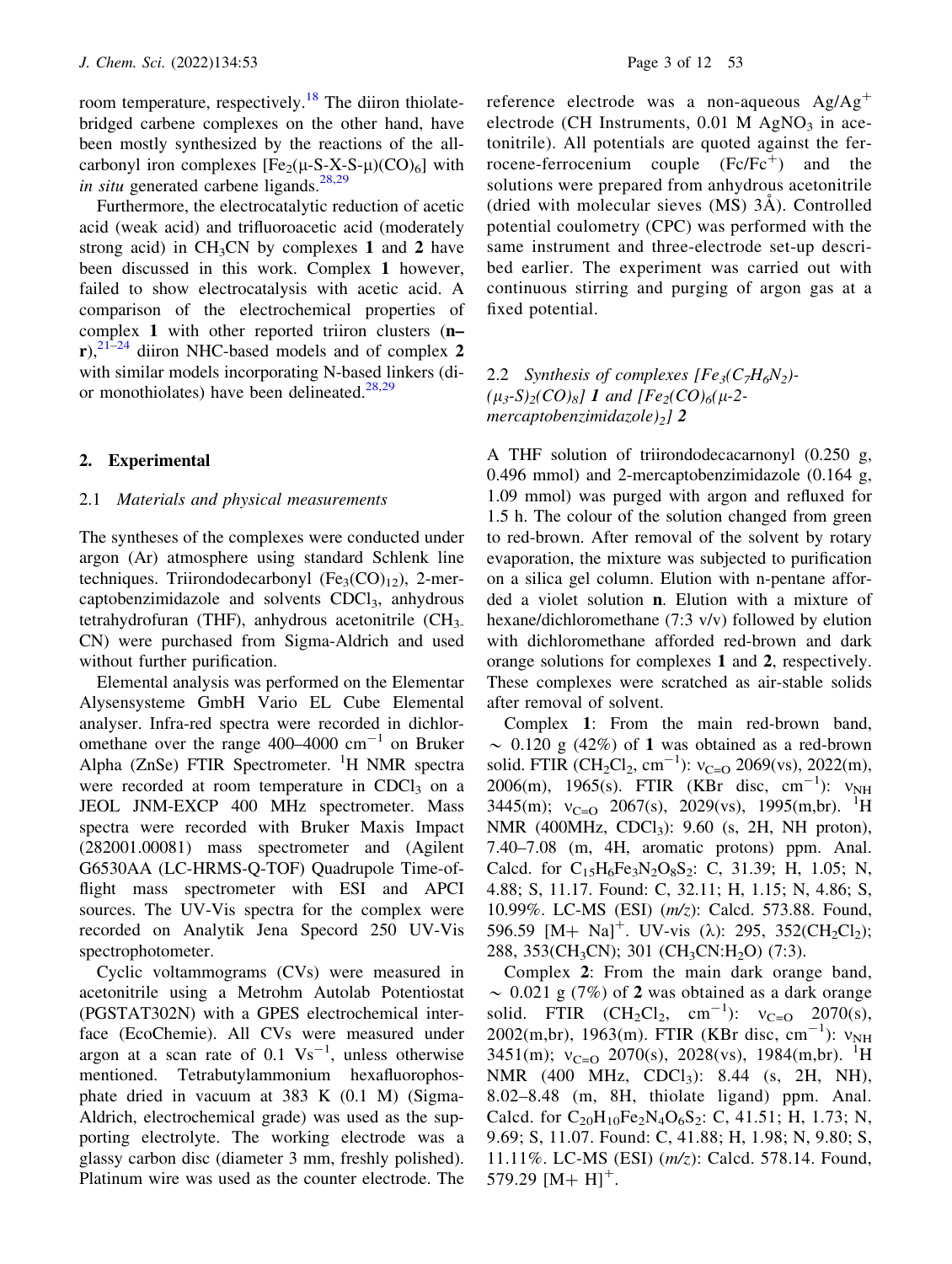#### 2.3 X-ray crystallography

Single crystals for complex 1 were grown by slow evaporation of hexane/dichloromethane (1:1) mixture at low temperature. X-ray data of the complex was collected on an Oxford Xcalibur CCD single-crystal X-ray diffractometer at 293 K, equipped with graphite monochromatic MoK $\alpha$  radiation ( $\lambda = 0.71073$  Å). Significant crystallographic parameters and refinement details and selected bond distances and bond angles for complex 1 are listed in Tables S1 and S2, SI. The crystal structure of the complex was solved by direct methods using  $SIR-92^{30a}$  and refined by full-matrix least-squares refinement techniques on F2 using  $SHELXL-97.<sup>30b</sup>$  The structure was solved and refined by standard procedures. The multi-scan absorption correction was applied. The coordinates of nonhydrogen atoms were refined anisotropically using  $SHELXL-J.<sup>30c</sup>$  All calculations were done using the Olex2 1.3 software. For the molecular graphics, the program ORTEP-3 was used.<sup>31</sup>

#### 3. Results and Discussion

## 3.1 Synthesis and characterization

Air and moisture- stable triiron carbonyl cluster complex  $[Fe<sub>3</sub>(C<sub>7</sub>H<sub>6</sub>N<sub>2</sub>)(\mu<sub>3</sub>-S)<sub>2</sub>(CO)<sub>8</sub>]$  1 and a dinuclear iron complex  $[Fe_2(CO)_6(\mu-2\text{-}mercaptobenzimidazole)_2]$  2 were synthesized by refluxing 2.2 equivalents of 2-mercaptobenzimidazole with 1 equivalent of  $Fe<sub>3</sub>(CO)<sub>12</sub>$  in THF under argon atmosphere for 1.5 h. (Scheme 1). A similar reaction in toluene or acetonitrile yielded only complex 1. The reaction mixture was purified by column chromatography on silica gel using pentane and hexane/dichloromethane as eluting solvents. A violet-coloured triiron cluster n was obtained as a minor product on elution with pentane. Formation of n has also been reported earlier on reaction of monothiolate ligands with triirondodecarbonyl.<sup>32</sup> Red-brown and orange-coloured solids corresponding to complexes 1 and 2, respectively were obtained after the removal of solvents. Complex 1 was isolated as a byproduct during the synthesis of the target complex 2 which was obtained in very low yields. However, synthesis of complex 2 as the major product and its spectroscopic characterization have been reported earlier by Zheng and co-workers.<sup>16b</sup>

Single crystals for complex 1 were grown from a hexane/dichloromethane (1:1) mixture at low temperature. In the case of complex 2, single crystals were not obtained despite several attempts. The molecular structure of 1 was confirmed by X-ray diffraction analysis. Since the structure for complex 1 is already reported by An and co-workers, $17$  therefore, for the ORTEP diagram, crystallographic parameters, selected bond distances and angles see Figures S1, S2 and Tables S1, S2, SI. As seen from the ORTEP diagram, complex 1 is a trinuclear iron monocarbene complex with a distorted square-based pyramidal geometry, with two  $Fe(CO)$ <sub>3</sub> units and one  $Fe(CO)$ <sub>2</sub> (monocarbene) unit. The two-electron carbene group replaced one apical (axial) CO ligand.<sup>18</sup> The planarity of the N-heterocyclic carbene ligand (sp<sup>2</sup>-hybridisation) was confirmed from the sum of the angles (359.6 (3)<sup>0</sup>) around the C(1), i.e. N(1)-C(1)-Fe(1) (127.5(3)<sup>0</sup>),  $N(1)-C(1)-N(2)$  (104.5(3)<sup>0</sup>),  $N(2)$ -C(1)-Fe(1)  $(127.6(3)^{0})$ .<sup>18</sup> The other bond distances and angles matched with those of similar reported complexes (**k** and **l**).  $18,33-36$ 

The complexes were characterized by elemental analysis, mass spectrometry and FTIR, UV-Vis and NMR spectroscopic techniques (Figures S3–S7, SI). FTIR spectra for complexes 1 and 2 were recorded in both solution (dichloromethane) and solid phase (KBr pellet) (Table 1 and Figure S3, SI). The KBr pellet FTIR spectra were broad while well-resolved spectra were displayed in the liquid phase.<sup>37</sup> FTIR data for complexes 1 and 2 and for analogous reported complexes are presented in Table 1. In the FTIR spectra  $(CH_2Cl_2)$ , the carbonyl stretching frequencies for 1



**Scheme 1.** Synthesis of complexes  $[Fe_3(C_7H_6N_2)(\mu_3-S)_2(CO)_8]$  1 and  $[Fe_2(CO)_6(\mu_3S)_2(\mu_3-S)_2(CO)_8]$  1. and  $[Fe_2(CO)_6(\mu_3S)_2(\mu_3S)_2]$  2.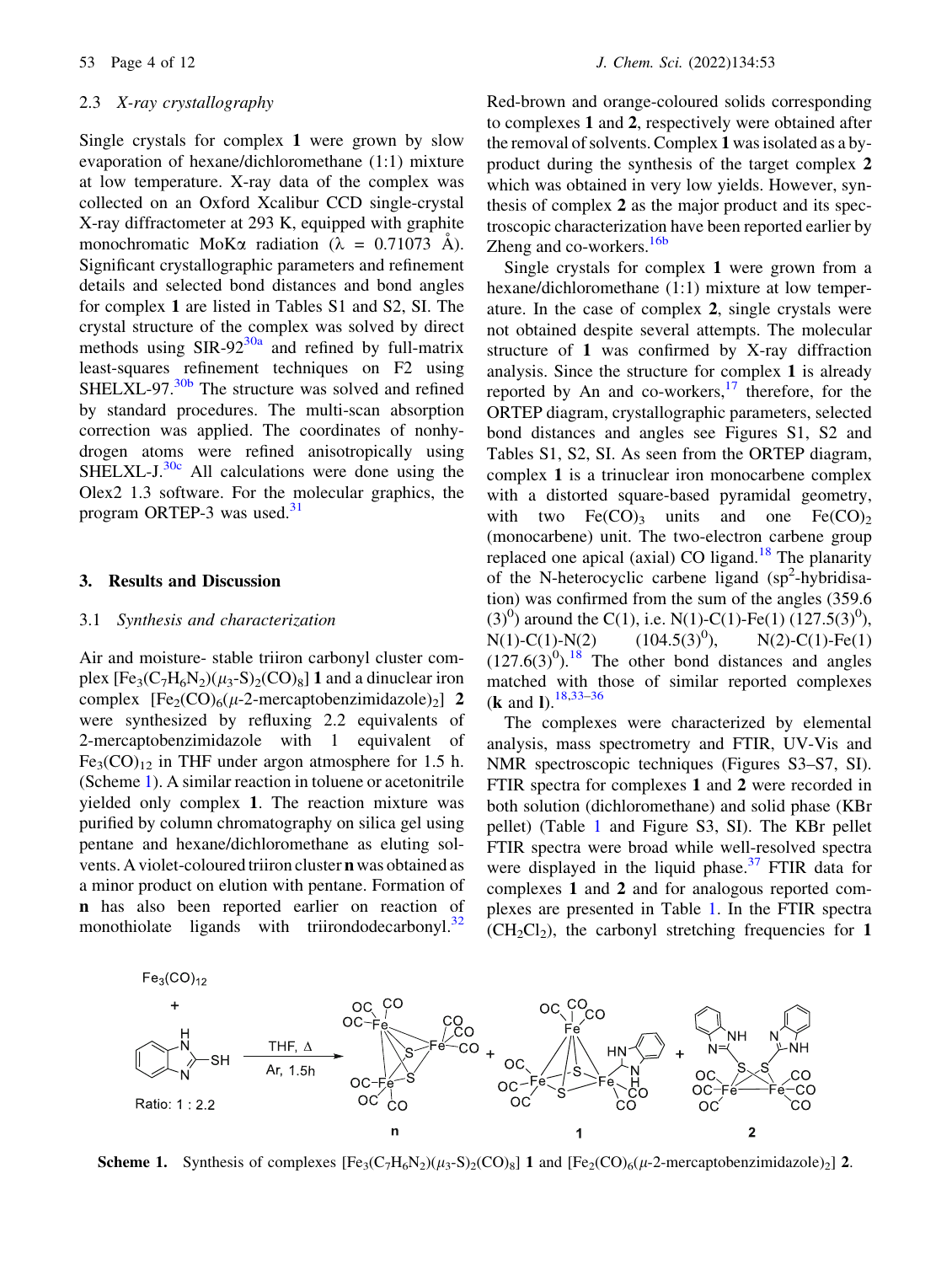Table 1. FTIR data for complexes 1 and 2 and other reported analogous complexes in dichloromethane.

| Complex      | Wavelength/cm <sup><math>-1</math></sup> | Ref.           |  |  |  |  |
|--------------|------------------------------------------|----------------|--|--|--|--|
| 1            | 2069, 2022, 2006, 1965                   | This work      |  |  |  |  |
|              | 2067, 2029, 1995 <sup>a</sup>            | This work      |  |  |  |  |
| $\mathbf{2}$ | 2070, 2002, 1963                         | This work      |  |  |  |  |
|              | 2070, 2028, 1984 <sup>a</sup>            | This work      |  |  |  |  |
| a            | 2074, 2037, 1998                         | 15c            |  |  |  |  |
| b            | 2077, 2042, 2003                         | 15c            |  |  |  |  |
| $\mathbf c$  | 2075, 2038, 1999                         | 15c            |  |  |  |  |
| d            | 2076, 2040, 2001                         | 15c            |  |  |  |  |
| e            | 2072, 2038, 1997                         | 16a            |  |  |  |  |
| f            | 2072, 2037, 1998                         | 16a            |  |  |  |  |
| g            | 2072, 2036, 1995                         | 16a            |  |  |  |  |
| h            | 2075, 2040, 2000                         | 9              |  |  |  |  |
| i            | 2070, 2035, 1995                         | 9              |  |  |  |  |
| j            | 2080, 2044, 2003                         | 8 <sub>b</sub> |  |  |  |  |
| k            | $2068, 2009^a$                           | 18             |  |  |  |  |
| L            | 2069, 2037, 1998, 1994 <sup>a</sup>      | 18             |  |  |  |  |
| n            | 2063, 2044, 2024, 2006,<br>$1985^{b}$    | 21             |  |  |  |  |
|              | 2062, 2043, 2021                         |                |  |  |  |  |

<sup>a</sup>KBr, <sup>b</sup>n-hexane.

observed at 2069, 2022, 2006, 1965 and for 2 at 2070, 2006, 1963  $cm^{-1}$  can be assigned to terminal metal carbonyls. The  $v_{\text{CO}}$  values for 1 and 2 were in the same range as analogous triiron monocarbene  $(k, l)^{18}$ (Table 1) and diiron monothiolate complexes, respectively.<sup>8,16b</sup>

The  ${}^{1}H$  NMR spectrum of complex 1 displayed similar peaks as that reported in literature $17,18,36b$ while the <sup>1</sup>H NMR spectrum for complex 2 showed multiplets at 8.02 and 8.48 ppm for the eight aromatic protons and a singlet at 8.44 pm for the two NH protons of the two monothiolate ligands (Figure S4, SI). The positive-ion ESI mass spectra of 1 and 2 displayed signals at a mass-to-charge ratio (m/z) 596.59 and 579.29 which correspond to  $[1+Na]^+$  and  $[2+H]^+$ (Figures S5 and S6, SI), respectively. Further, in the UV-Vis absorption spectra for complex 1 peaks were displayed at 295, 352; 289, 353 and 301 in CH<sub>3</sub>CN,  $CH_2Cl_2$ ,  $CH_3CN:H_2O$  (7:3), respectively (Figure S7) and Table S3, SI). No significant influence of solvent polarity was observed in the spectra measured in different solvents thus, suggesting a delocalized groundstate electronic structure.<sup>23,38</sup> The absorption bands can be assigned to d-d transitions (transitions within the  $\sigma$ -bonded Fe3 triangular core) (for 1).<sup>23</sup> For complex 2 spectrum similar to previously reported complexes  $[Fe_2(CO)_4(\mu-naphthalene-2-thiolate)_2],$ <br> $[Fe_2(U-SC-H.CH-n)_2(CO)_2]$  (340 nm) was dis- $[Fe_2(\mu-SC_6H_4CH_3-p)_2(CO)_6]$  (340 nm) was dis-<br>played <sup>8</sup> The LIV-Vis spectra in CH-CN/H-O mixture played.<sup>8</sup> The UV-Vis spectra in  $CH_3CN/H_2O$  mixture did not show any major change, thus, suggesting that the complexes were possibly stable in aqueous media (Figure S7 and Table S3, SI).

#### 3.2 Electrochemistry

Electrochemical investigations were performed for both complexes 1 and 2 in  $CH<sub>3</sub>CN$  under argon atmosphere. Cyclic voltammograms  $(CVs, 0.1 Vs^{-1})$ for complex 1 displayed one-electron irreversible reduction at  $E_{\text{pc}} = -1.51$  V and an irreversible oxidation at  $E_{pa} = 0.51$  V (Table 2 and Figure S8, SI). A small reduction peak was also observed at  $-1.07$  V, similar to the values reported for other triiron clusters.<sup>21–23</sup> CVs for complex 2 displayed irreversible reductions peaks at  $-1.20$  and  $-1.47$  V and oxidation peak at 0.88 V (Table 2 and Figure S8, SI). The linearity of the Randles-Sevcik plot for the reduction and oxidation processes indicate diffusion-controlled processes without electrode deposition<sup>39</sup> (Figure S9, SI). The reversibility of the peak at  $-1.51$  V did not improve much at higher scan rates. Further at longer time scales, more than one electron may be involved in the reduction process as evident by the slight deviation from linearity at scan rates below 0.05  $\text{Vs}^{-1}$  (Figure S9, SI).<sup>24</sup> The reduction can be assigned as  $Fe<sup>I</sup>$  $Fe^{II}Fe^{I} \rightarrow Fe^{I}Fe^{I}Fe^{I}$  and the oxidation as  $Fe^{I}Fe^{II}$  $\text{Fe}^{\text{I}} \rightarrow \text{Fe}^{\text{II}} \text{Fe}^{\text{I}}$  redox processes.<sup>22</sup> The reductions for reported triiron cluster complexes  $[Fe<sub>3</sub>(\mu<sub>3</sub>-S)<sub>2</sub>(CO)<sub>9</sub>]$ **n**,  $[Fe_3(\mu_3-S)_2(CO)_7(dppm)]$  **p**,  $[Fe_3(CO)_9(\mu_3-pyNH)]$  $(\mu$ -H)] **q** and  $[Fe_3(CO)_9(\mu_3$ -pymNH)( $\mu$ -H)] **r** have been shown to occur at  $-1.03, -1.75; -1.43, -1.61$ and  $-1.47$  V, respectively.<sup>21,23,24</sup> On the contrary, the reduction for complex 1 occurred at a more negative potential than complex n due to the presence of a basic carbene ligand on one of the iron centers (Table 2).

Complexes 1 and 2 were further investigated for electrocatalytic activity with acetic acid (AcOH) and trifluoroacetic acid (TFA) as proton sources. Complex 1 did not show any catalytic response with acetic acid (weak acid). However, with TFA the reduction peak at  $-1.51$  V slowly disappeared (Figure 3a) on the addition of up to 19 mM of acid and two new reduction peaks were observed at  $-1.68$  V and  $-2.00$  V (19 mM) for complex 1 (Figure 3). The current for both the new reduction peaks increased and the peaks shifted cathodically on further addition of acid. The small reduction peak at  $-1.07$  V shifted only anodically without any increase in current  $(1-10 \text{ mM})$ (Figure 3a). The catalytic currents levelled off after  $\sim$  250 mM of acid addition.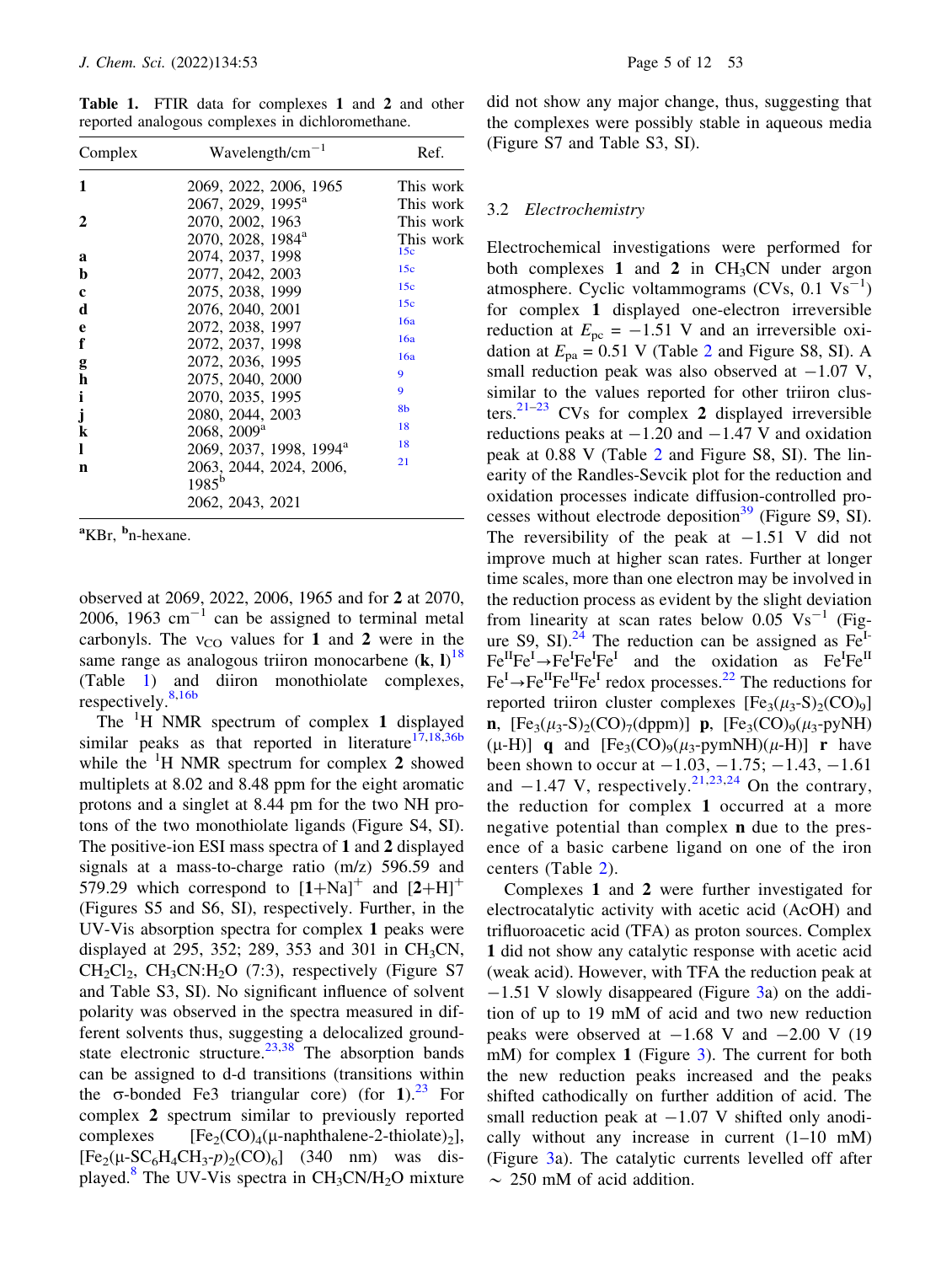|               |  |  | Table 2. Electrochemical data for aromatic N-containing bis(monothiolato) linkers and triiron cluster complexes in |  |  |  |
|---------------|--|--|--------------------------------------------------------------------------------------------------------------------|--|--|--|
| acetonitrile. |  |  |                                                                                                                    |  |  |  |

| Complex                                                                                     | $E_{\rm pc}/V$                   | Acid               | $\frac{i_{cat}}{i_p}$<br>max | $E_{\text{cat}}/V$            | <b>TOF/</b><br>$s^{-1}$ | O.P/<br>V    | Ref.                   |
|---------------------------------------------------------------------------------------------|----------------------------------|--------------------|------------------------------|-------------------------------|-------------------------|--------------|------------------------|
| $[Fe3(C7H6N2)(\mu3-S)2(CO)8]$ 1                                                             | $-1.51$                          | <b>TFA</b>         | 23.0                         | $-1.68$<br>$-2.00$            | 102                     | 0.79         | This work              |
| $[Fe2(\mu-2-mercaptobenzimidazole)2(CO)6]$ 2                                                | $-1.20$<br>$-1.47$               | AcOH<br><b>TFA</b> | $\qquad \qquad -$<br>40.3    | $-2.32$<br>$-1.58$<br>$-1.85$ | 315                     | 0.82<br>0.67 | This work<br>This work |
| $[{ {\mu-S-2-(4-FC_6H_4CONHC_6H_4)} }_2Fe_2(CO)_6]$ d                                       | $-1.19$<br>$-1.66$               | AcOH               | 1.48                         | $-2.27$                       | 0.42                    | 0.81         | 15c                    |
| $[Fe2(\mu-N-(4-thiolphenyl)-1,8-$<br>naphthalimide) <sub>2</sub> (CO) <sub>6</sub> ] h      | $-1.61$<br>$-1.74$               | AcOH               | 8.33                         | $-2.19$                       | 13.4                    | 0.73         | 9                      |
| $[Fe2(\mu-4-aminothiolphenol)2(CO)6]$ i                                                     | $-1.53$                          | AcOH               | 8.20                         | $-1.88$                       | 13.0                    | 0.42         | 9                      |
| $[Fe_2(\mu-SC_6H_4-p-NO_2)(CO)_6]$ j                                                        | $-1.29$                          | AcOH               | 12.0                         | $\sim -2.2$                   | 27.8                    | 0.74         | 8 <sub>b</sub>         |
| $[Fe3(\mu3-S)2(CO)9]$ n                                                                     | $-1.03^{a, b}$<br>$-1.75^{a, b}$ | $HBF_4$ . $Et_2O$  | 2.13                         | $-1.00$<br>$-1.30$            | 0.88                    | 0.72         | 21a                    |
|                                                                                             | $-0.94$<br>$-1.75$               | AcOH               | 18.0                         | $-2.24$                       | 62.7                    | 0.78         | 21 <sub>b</sub>        |
| [Fe <sub>3</sub> $(\mu_3$ -S) <sub>2</sub> (CO) <sub>5</sub> (dppv) <sub>2</sub> ] <b>o</b> | $-2.05^{\rm b}$                  | <b>HOTf</b>        | 13.0                         | $-0.98$                       | 32.7                    |              | 22                     |
| [Fe <sub>3</sub> $(\mu_3$ -S) <sub>2</sub> (CO) <sub>7</sub> (dppm)] <b>p</b>               | $-1.43$                          | <b>TFA</b>         | 2.91                         | $-1.37$                       | 1.64                    | 0.54         | 23                     |
|                                                                                             | $-1.60$ b                        |                    | 4.81                         | $-1.48$ <sup>b</sup>          | 4.50                    |              | 23                     |
| $[Fe3(CO)9(\mu3-pyNH)(\mu-H)]$ q                                                            | $-1.61$                          | $p$ -TsOH          | 7.00                         | $-1.77$<br>$-1.94$            | 9.48                    | 1.12         | 24                     |
| $[Fe_3(CO)_9(\mu_3$ -pymNH)( $\mu$ -H)] r                                                   | $-1.47$                          | $p$ -TsOH          | 7.50                         | $-1.24$<br>$-1.69$            | 10.9                    | 0.59         | 24                     |

 ${}^{\bf a}E_{1/2}$  value.  ${}^{\bf b}$  In CH<sub>2</sub>Cl<sub>2</sub>



**Figure 3.** CVs for complex 1 (1 mM) in acetonitrile in the absence  $(-)$  and presence  $(-)$  of (a) 1–10 mM, and (b) 1–63  $\overline{M}$  of TFA at a scan rate of 0.1 Vs<sup>-1</sup>. The reverse scans have been omitted for clarity.

Complex 2 on the other hand, showed proton reduction activity with both AcOH and TFA. With AcOH (9 mM), a new peak appeared at  $-2.32$  V the current for which increased upto 45 mM. On addition of 70 mM of acid, the solution turned colourless, suggesting that the complex was unstable at this concentration (Figure S10, SI). With TFA, two new peaks at  $-1.58$  and  $-1.85$  V were observed, on addition of 6 mM (6 equiv.) of acid (Figure 4), the currents levelled off after 50 mM of acid. The peaks at  $-1.68$  (1) and  $-1.58$  (2) V could be assigned to the complex participation in the electrocatalytic process and the peaks at  $-2.00$  (1) and  $-1.85$  (2) V to the homoconjugate adduct of  $TFA$ .  $40a$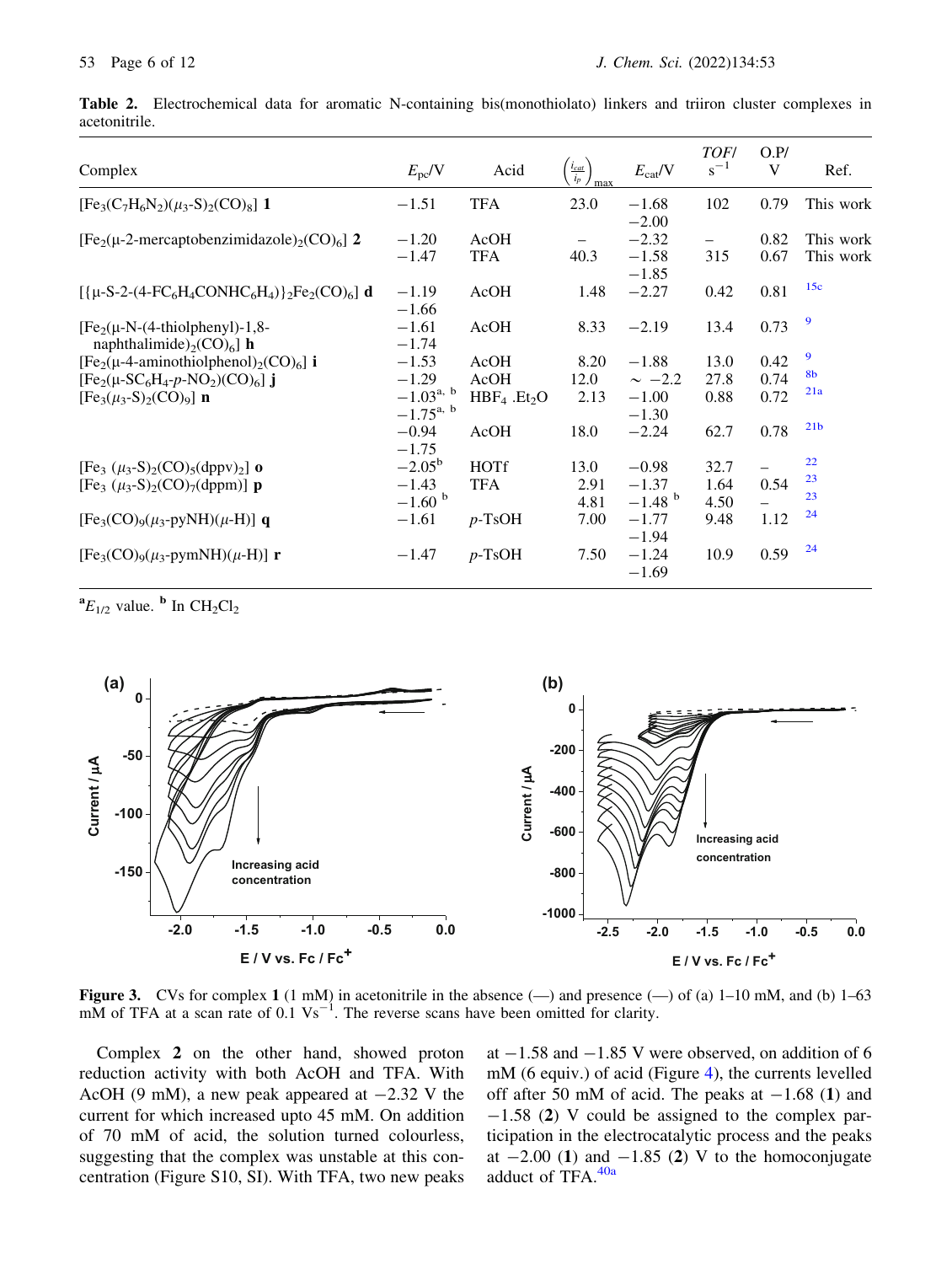

Figure 4. CVs for complex 2 (1 mM) in acetonitrile in the absence  $(-)$  and presence  $(-)$  of 1–38 mM of TFA at a scan rate of  $0.1 \text{ Vs}^{-1}$ . The reverse scans have been omitted for clarity.



Figure 5. Plots of  $i_{cat}$  /  $\mu$ A *vs.* [TFA] / mM (peak 1) for complexes 1 ( $\bullet$ ) and 2 ( $\blacksquare$ ) in CH<sub>3</sub>CN. Negative sign for  $i_{\text{cat}}$ has been ignored.

The increase in currents can be attributed to the electrocatalytic proton reduction activity (plots of  $i_{cat}$ ) vs. acid concentration) (Figure 5 and Figure S11,  $\text{SI}$ ,  $\frac{4b,40b}{2}$  which was also confirmed by measuring the currents with acid, in the absence of catalyst (Figures S12–13, SI). The overpotential calculated by Evans method was  $0.79$  V  $(1)$ ,  $0.67$  V  $(2)$  with TFA and 0.82 V (2) with AcOH ( $\eta = |E^{\circ}_{H A} - E_{cat}|$ ),  $4b,40b$ which was in the range for similar reported complexes (Table  $2^{2^{1-24}}$ 

Controlled potential electrolysis at a fixed potential (of peak 1) was carried out for complexes (0.25 mM) 1



Scheme 2. Probable proton reduction mechanism for complex 1.

and 2 in the presence of TFA (24 mM) to further support the electrocatalytic generation of  $H<sub>2</sub>$  (Figure S14, SI). Though some uncatalyzed proton reduction was detected for only acid, however, higher charge measured for the specified time period in the presence of 1 and 2 supported their catalytic activity (Figure S14, SI). $41$ 

Further, dependence of catalytic currents on the acid and substrate concentrations can be used to determine the order of the reaction for a catalytic process (Equation 1).<sup>42</sup> With constant [catalyst] but increasing [acid], a linear plot of  $i_{cat}$  vs. [acid] indicates a secondorder reaction with respect to  $[H^+]$  (Figure 5) (Equation  $1)^{42}$  while for fixed [acid] but increasing [catalyst], a linear plot of  $i_{cat}$  vs. [catalyst] suggests a firstorder reaction with respect to [catalyst] (Figures S15 and S16, SI). For CVs obtained with varying concentrations of complexes 1 and 2 in the presence of 19 mM TFA see Figures  $S15a$  and  $S16a$ ,  $SI^{43a}$  Overall, the  $H_2$  evolution reaction can be kinetically represented as rate =  $k_1$ [catalyst][acid]<sup>2</sup>, where  $k_1$  is the observed rate constant for the reaction. Furthermore,  $k_{\text{obs}}$  can be used to obtain the turnover frequency (TOF) of the catalyst under pseudo-first-order (Equation 2). $43$ 

$$
\frac{i_{\text{cat}}}{i_{\text{p}}} = \frac{n}{0.446} \sqrt{\frac{RTk_{obs}}{Fv}}
$$
(1)

and 
$$
k_{obs} = k_1 [\text{H}^+]
$$
 (2)

where  $i<sub>p</sub>$  is the peak current in the absence of acid,  $i<sub>cat</sub>$ is the peak current in the presence of an acid, R is the ideal gas constant, n is the number of electrons involved in the catalytic process, F is Faraday's constant, T is the temperature in Kelvin (298 K) and  $\nu$  is the scan rate.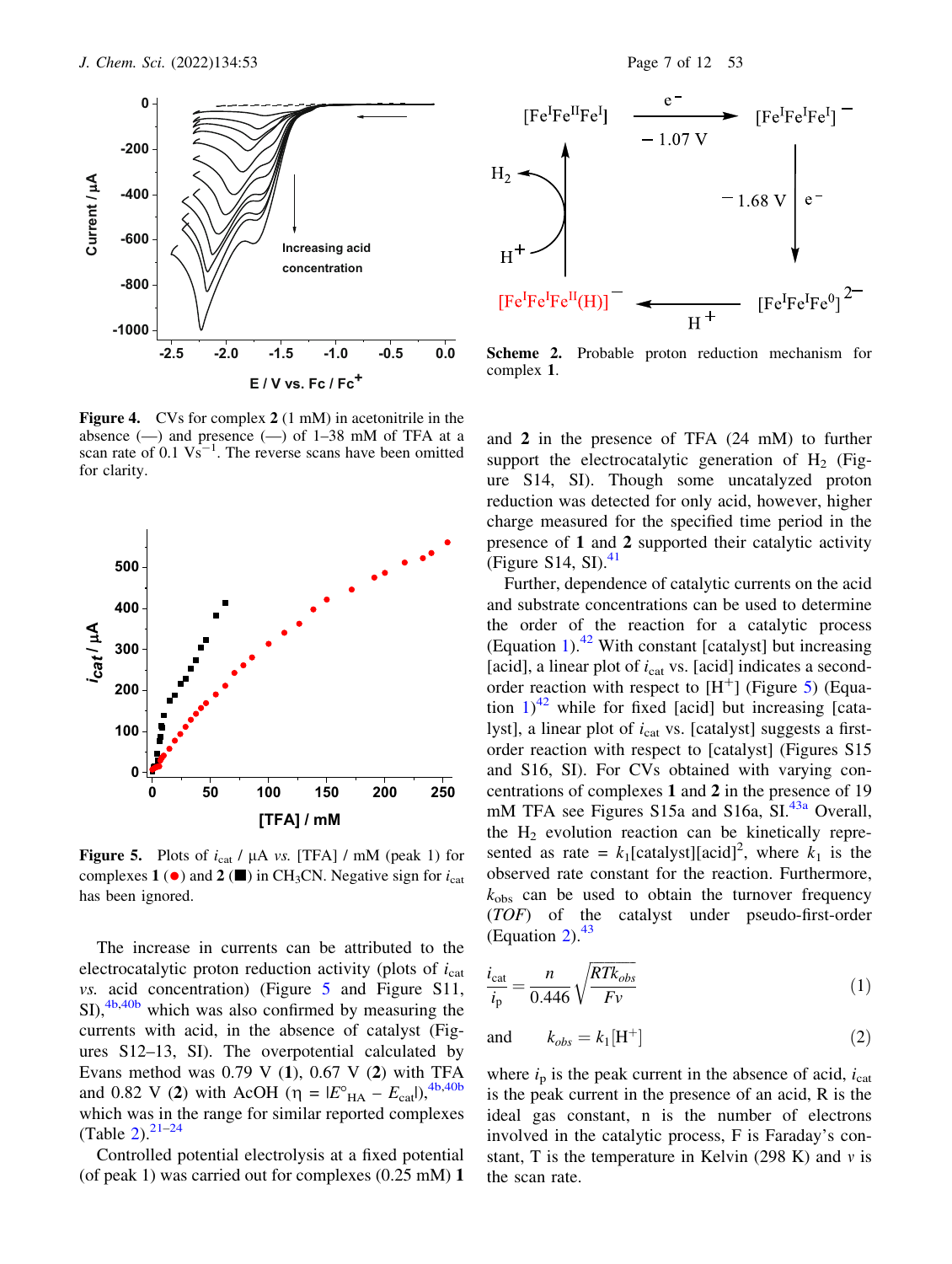$\frac{i_{cat}}{i_p}$  values of 23 and 40.3 corresponded to  $k_{obs}$  (s<sup>-1</sup>) of  $\sim$  102 (250 mM TFA) and  $\sim$  315 (50 mM TFA) for complexes 1 and 2, respectively (Figures S17 and S18, SI) ( $i_p$  calculated at  $-1.51$  (1),  $-1.20$  V (2); and  $i_{\text{cat}}$  at  $-1.68$  (1),  $-1.58$  V (2)).<sup>43</sup> The contribution of the reduction of TFA  $(i_{\text{acid}})$  at the electrode was taken into account for calculating  $\frac{i_{cat}}{i_p}$  and TOF values.<sup>44</sup> For calculating the TOF values CVs were measured with a systematic increase in the concentration of TFA until constant values of TOF were obtained.<sup>44</sup>

Complexes 1 and 2 showed faster catalysis (higher  $i_{\text{cat}}/i_{\text{p}}$  and  $TOF$ ) but similar overpotential as the other analogous reported complexes (Table 2).

Two electrochemical (E) and two chemical (C) (protonation) processes are required for the electrocatalytic evolution of hydrogen. A tentative mechanism for proton reduction by complex 1 is shown in Scheme 2. Based on the CVs discussed earlier, an EECC  $(E = \text{electrochemical}; C = \text{chemical})$  mechanism has been proposed. A similar mechanism has been proposed for the triiron clusters reported in the literature, which also supports the speculated catalytic steps.<sup>21a,b,22–24</sup> Complex 1 is reduced in two steps, followed by two subsequent protonation steps to produce hydrogen. On the other hand, an EECC or ECEC mechanism can be speculated for complex 2. Further the proximity between the metal centres for complex 1 also indicates co-operativity effect between the metal centres  $(Fe(1)-Fe(2) = 2.6569(8); Fe(2)-Fe(3) =$  $2.5611(9)$  Å). Moreover, it is also plausible for the intermediate  $[Fe^I\bar{Fe}^I\bar{Fe}^II(H)]$  to be first reduced and then protonated in the second step to generate hydrogen i.e. E(ECEC) mechanism. An EECC mechanism has also been proposed for photo-catalytic  $H_2$  evolution in  $CH_3CN/H_2O$  (1:1, 2:1, 1:2) with complex 2 as the catalyst. $16b$ 

## 4. Conclusions

Reaction of triirondodecacarnonyl with 2-mercaptobenzimidazole was carried out to synthesize the diiron monothiolate-bridged complex  $[Fe<sub>2</sub>(CO)<sub>6</sub>(\mu-2-mer$ captobenzimidazole)<sub>2</sub>] 2 but instead a triiron carbene cluster  $[Fe_3(C_7H_6N_2)(\mu_3-S)_2(CO)_8]$  1 was obtained as a by-product (major). Electrochemical investigations of complexes 1 and 2 were performed in the presence of AcOH and TFA. Both the complexes were found to be efficient catalysts for the production of hydrogen. TOF values 102 (1) and 315  $s^{-1}$  (2) hint towards their moderate performances as electrocatalysts in the presence of acid (TFA). The N-containing ligand in the organometallic clusters could play a pivotal role in electrocatalysis by providing extra binding sites at the N-atom or providing the right basicity to the system as a whole to affect its redox behaviour. However, further computational and bulk electrolysis studies are needed for identifying the intermediates involved and for predicting the proton reduction mechanism.

Supplementary Information (SI) The Supplementary information includes FTIR, UV-Vis, NMR, ESI-MS and electrochemical data. Supplementary Information is available at www.ias.ac.in/chemsci. CCDC 2002867 (for 1) contains the supplementary crystallographic data for this article. These data can be obtained free of charge from the Cambridge Crystallographic Data Center via http://www.ccdc.cam.ac.uk/data\_request/cif.

#### Acknowledgements

Financial support from the Council of Scientific & Industrial Research (CSIR), India (01(2957)/18/EMR-II) is gratefully acknowledged. SK-G is thankful to the University of Delhi for the instrumental facilities. NK is grateful to the University Grants Commission (UGC), New Delhi for the fellowship.

## References

- 1. (a) Peters J W, Lanzilotta W N, Lemon B J and Seefeldt L C 1998 X-ray crystal structure of the Fe-only hydrogenase (CpI) from Clostridium pasteurianum to 1.8 Angstrom resolution Science 282 1853; (b) Evans D J and Pickett C J 2003 Chemistry and the hydrogenases Chem. Soc. Rev. 32 268; (c) Holm R H, Kennepohl P and Solomon E I 1999 Structural and functional aspects of metal sites in biology Chem. Rev. 96 2239
- 2. a) De Lacey A L, Fernández V M, Rousset M and Cammack R, 2007 Activation and inactivation of hydrogenase function and the catalytic cycle: spectroelectrochemical studies Chem. Rev. 107 4304; (b) Butt J N, Filipiak M and Hagen W R 1997 Direct electrochemistry of Megasphaera elsdenii iron hydrogenase Eur. J. Biochem. 245 116; (c) Lubitz W, Ogata H, Rüdiger O and Reijerse E 2014 Hydrogenases Chem. Rev. 114 4081
- 3. (a) Thoi V S, Sun Y, Long J R and Chang C J 2013 Complexes of earth-abundant metals for catalytic electrochemical hydrogen generation under aqueous conditions Chem. Soc. Rev. 42 2388; (b) Ahmed M E and Dey A 2019 Recent developments in bioinspired modelling of [NiFe]- and [FeFe]-hydrogenases Curr. Opin. Electrochem. 15 155; (c) Gao S, Liu Y, Shao Y, Jiang D and Duan Q 2020 Iron carbonyl compounds with aromatic dithiolate bridges as organometallic mimics of [FeFe] hydrogenases Coord. Chem. Rev. 402 213081
- 4. (a) Queyriaux N, Jane R T, Massin J, Artero V and Chavarot-Kerlidou M 2015 Recent developments in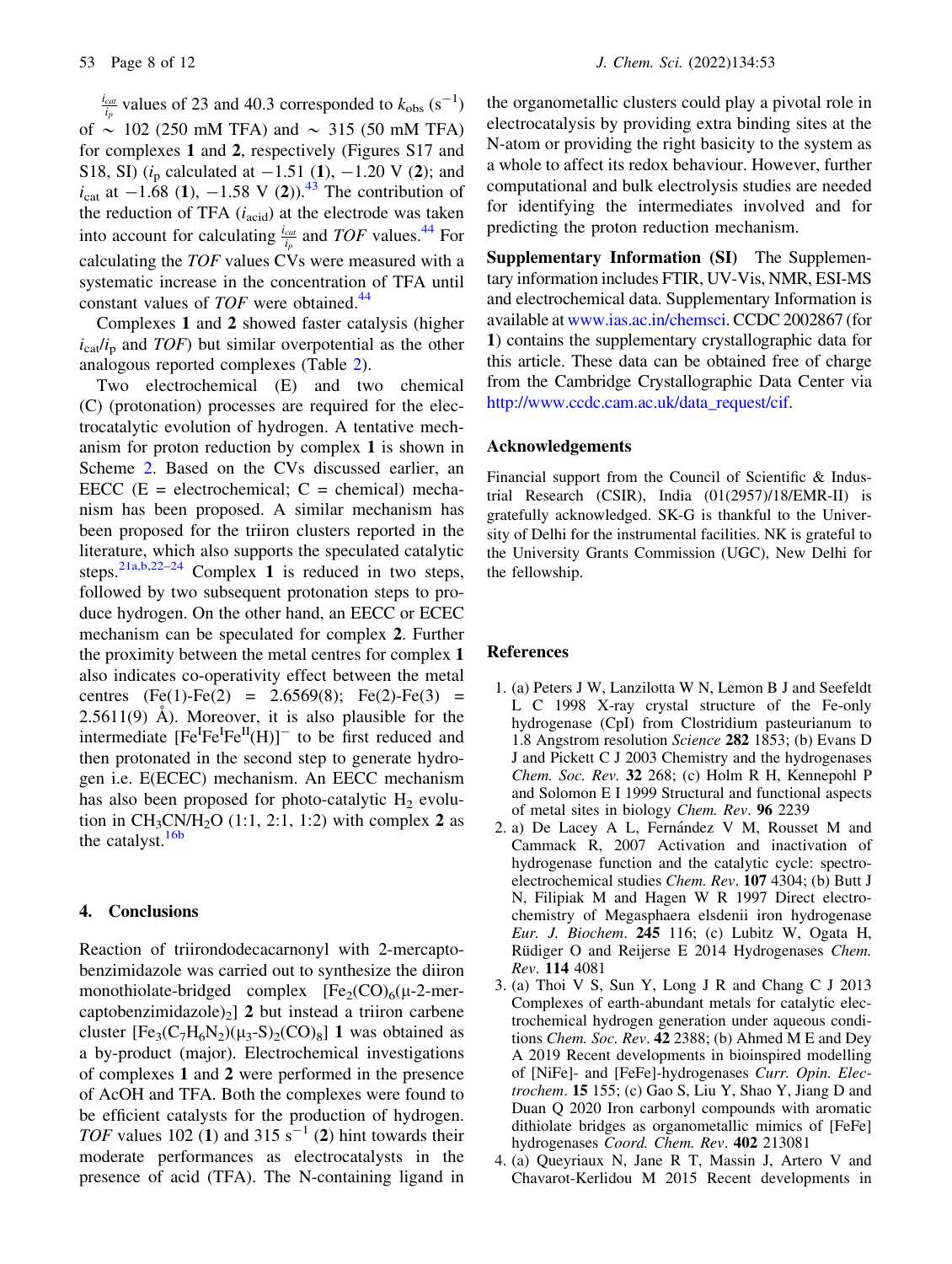hydrogen evolving molecular cobalt(II)–polypyridyl catalysts Coord. Chem. Rev. 304 3; (b) Felton G A N, Mebi C A, Petro B J, Vannucci A K, Evans D H, Glass R S and Lichtenberger D L 2009 Review of electrochemical studies of complexes containing the Fe2S2 core characteristic of [FeFe]-hydrogenases including catalysis by these complexes of the reduction of acids to form dihydrogen J. Organomet. Chem. 694 2681; (c) Wang M, Chen L, Sun L, 2012 Recent progress in electrochemical hydrogen production with earth-abundant metal complexes as catalysts Energy Environ. Sci. 5 6763

- 5. (a) Du P and Eisenberg R 2012 Catalysts made of earthabundant elements (Co, Ni, Fe) for water splitting: recent progress and future challenges Energy Environ. Sci. 5 6012; (b) Wittkamp F, Senger M, Stripp S T and Apfel U-P 2018 [FeFe]-Hydrogenases: recent developments and future perspectives Chem. Commun. 54 5934; (c) Xu T, Chen D and Hu X 2015 Hydrogen-activating models of hydrogenases Coord. Chem. Rev. 303 32; (d) Charreteur K, Kidder M, Capon J-F, Gloaguen F, Pétillon F Y, Schollhammer P and Talarmin J 2010 Effect of electron-withdrawing dithiolate bridge on the electron-transfer steps in diiron molecules related to [2Fe]H subsite of the [FeFe]-hydrogenases Inorg. Chem. 49 2496
- 6. (a) Sun L, A $\kappa$  kermark B and Ott S 2005 Iron hydrogenase active site mimics in supramolecular systems aiming for light-driven hydrogen production Coord. Chem. Rev. 249 1653; (b) Rauchfuss T B 2015 Diiron azadithiolates as models for the [FeFe]-hydrogenase active site and paradigm for the role of the second coordination sphere Acc. Chem. Res. 48 2107; (c) Li Y and Rauchfuss T B 2016 Synthesis of diiron(I) dithiolato carbonyl complexes Chem. Rev. 116 7043; (d) Darensbourg M Y, Lyon E J and Smee J J 2000 The bioorganometallic chemistry of active site iron in hydrogenases Coord. Chem. Rev. 206 533; (e) Pandey I K, Natarajan M and Kaur-Ghumaan S 2015 Hydrogen generation: aromatic dithiolate-bridged metal carbonyl complexes as hydrogenase catalytic site models J. Inorg. Biochem. 143 88; (f) Tschierlei S, Ott S and Lomoth R 2011 Spectroscopically characterized intermediates of catalytic  $H_2$  formation by [FeFe] hydrogenase models Energy Environ. Sci. 4 2340
- 7. (a) Lubitz W and Tumas W 2007 Hydrogen: an overview Chem. Rev. 107 3900; (b) Tard C and Pickett C J 2009 Structural and functional analogues of the active sites of the [Fe]-, [NiFe]-, and [FeFe]-hydrogenases Chem. Rev. 109 2245; (c) Song L C 2005 Investigations on butterfly Fe/S cluster S-centered anions  $(\mu-S^-)_{2}Fe_2(CO)_{6}$ ,  $(\mu-S^-) (\mu-RS)Fe_2(CO)_{6}$ , and related species Acc. Chem. Res. 38 21; (d) Zhang W, Lai W and R. Cao 2017 Energy-related small molecule activation reactions: oxygen reduction and hydrogen and oxygen evolution reactions catalyzed by porphyrinand corrole-based systems Chem. Rev. 117 3717; (e) Acar C, Dincer I and Zamfirescu C 2014 A review on selected heterogeneous photocatalysts for hydrogen production Int. J. Energy Res. 38 1903
- 8. (a) Agarwal T and Kaur-Ghumaan S 2020 Mono- and dinuclear mimics of the [FeFe] hydrogenase enzyme

featuring bis(monothiolato) and 1,3,5-triaza-7-phosphaadamantane ligands Inorg. Chim. Acta 504 119442; (b) Day R J, Gross A J, Donovan E S, Fillo K D, Nichol G S and Felton G A N 2021 Spectroscopic and electrochemical comparison of [FeFe]-hydrogenase active-site inspired compounds: Diiron monobenzenethiolate compounds containing electron-donating and withdrawing groups Polyhedron 197 115043; (c) Pandey I K, Natarajan M, Faujdar H, Hussain F, Stein M and Kaur-Ghumaan S 2018 Intramolecular stabilization of a catalytic [FeFe] hydrogenase mimic investigated by experiment and theory Dalton Trans. 47 4941; (d) Mebi C A, Karr D S and Noll B C 2013 Using naphthalene-2-thiolate ligands in the design of hydrogenase models with mild proton reduction overpotentials Polyhedron 50 164; (e) Haley A L, Broadbent L N, McDaniel L S, Heckman S T, Hinkle C H, Gerasimchuk N N, Hershberger J C and Mebi C A 2016 [Fe–Fe] hydrogenase models: iron(I)-carbonyl clusters coupled to alpha- and para-toluenethiolate ligands Polyhedron 114 218

- 9. Mebi C A, Karr D S and Gao R 2011 Diironhexacarbonyl clusters with imide and amine ligands: hydrogen evolution catalysts J. Coord. Chem. 64 4397
- 10. (a) Liu X, Ibrahim S K, Tard C and Pickett C J 2005 Iron-only hydrogenase: synthetic, structural and reactivity studies of model compounds Coord. Chem. Rev. 249 1641; (b) Ghosh A C, Duboc C and Gennari M 2021 Synergy between metals for small molecule activation: enzymes and bio-inspired complexes Coord. Chem. Rev. 428 213606; (c) Gloaguen F and Rauchfuss T B 2009 Small molecule mimics of hydrogenases: hydrides and redox Chem. Soc. Rev. 38 100
- 11. (a) Durgaprasad G, Bolligarla R and Das S K 2011 Synthesis, structural characterization and electrochemical studies of  $[Fe_2(\mu-L)(CO)_6]$  and  $[Fe_2(\mu-L)(CO)_5]$  $(PPh_3)$ ] (L = pyrazine-2,3-dithiolate, quinoxaline-2,3dithiolate and pyrido[2,3-b]pyrazine-2,3-dithiolate): Towards modeling the active site of [FeFe]–Hydrogenase J. Organomet. Chem. 696 3097; (b) Schwartz L, Singh P S, Eriksson L, Lomoth R and Ott S 2008 Tuning the electronic properties of  $Fe<sub>2</sub>(\mu$ -arenedithiolate)(CO)<sub>6</sub>-n(PMe<sub>3</sub>)n (n = 0, 2) complexes related to the [Fe–Fe]-hydrogenase active site C. R. Chim. 11 875; (c) Durgaprasad G, Bolligarla R and Das S K 2012 Synthesis, crystal structure and electrocatalysis of 1,2 ene dithiolate bridged diiron carbonyl complexes in relevance to the active site of [FeFe]-hydrogenases J. Organomet. Chem. 706–707 37; (d) Durgaprasad G and Das S K 2012 1,2-Ene dithiolate bridged diiron carbonyl-phosphine and -phosphite complexes in relevance to the active site of [FeFe]-hydrogenases: Synthesis, characterization and electrocatalysis J. Organomet. Chem. 717 29; (e) Saxena D B, Khajuria R K and Suri O P 1982 Synthesis and spectral studies of 2-Mercaptobenzimidazole Derivatives J. Heterocyclic Chem. 19 681
- 12. (a) Teramoto Y, Kubo K, Kume S and Mizuta T 2013 Formation of a hexacarbonyl diiron complex having a naphthalene-1,8-bis(phenylphosphido) bridge and the electrochemical behavior of its derivatives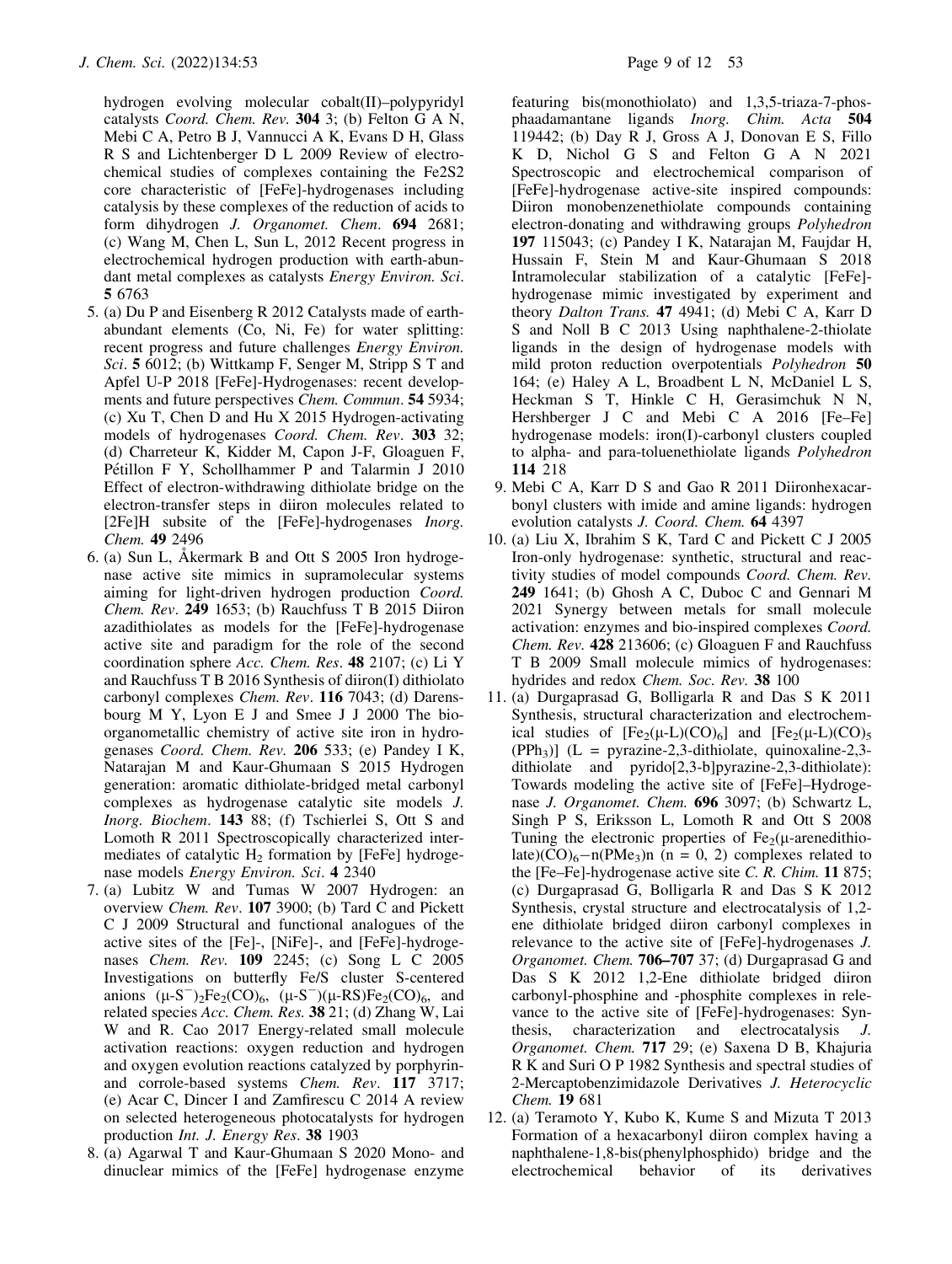Organometallics 32 7014; (b) Petro B J, Vannucci A K, Lockett L T, Mebi C, Kottani R, Gruhn N E, Nichol G S, Goodyer P A J, Evans D H, Glass R S and Lichtenberger D L 2008 Photoelectron spectroscopy of dithiolatodiironhexacarbonyl models for the active site of [Fe–Fe] hydrogenases: insight into the reorganization energy of the ''rotated'' structure in the enzyme J. Mol. Struct. 890 281

- 13. (a) Li P, Wang M, Pan J, Chen L, Wang N and Sun L 2008 [FeFe]-Hydrogenase active site models with relatively low reduction potentials: diiron dithiolate complexes containing rigid bridges J. Inorg. Biochem. 102 952; (b) Samuel A P S, Co D T, Stern C L and Wasielewski M R 2010 Ultrafast photodriven intramolecular electron transfer from a zinc porphyrin to a readily reduced diiron hydrogenase model complex J. Am. Chem. Soc. 132 8813
- 14. (a) Stanley J L, Heiden Z M, Rauchfuss T B, Wilson S R, De Gioia L and Zampella G 2008 Desymmetrized diiron azadithiolato carbonyls: a step toward modeling the iron-only hydrogenases Organometallics 27 119; (b) Eilers G, Schwartz L, Stein M, Zampella G, De Gioia L, Ott S and Lomoth R 2007 Ligand versus metal protonation of an iron hydrogenase active site mimic Chem. Eur. J. 13 7075; (c) Capon J F, Ezzaher S, Gloaguen F, Petillon F Y, Schollhammer P and Talarmin 2008 Electrochemical insights into the mechanisms of proton reduction by  $[Fe_2(CO)_6]\mu\text{-}SCH_2$ .  $N(R)CH_2S$ ] complexes related to the [2Fe]H subsite of [FeFe]hydrogenase J. Chem. Eur. J. 14 1954; (d) Schwartz L, Eriksson L, Lomoth R, Teixidor F, Vinas C and Ott S 2008 Influence of an electrondeficient bridging o-carborane on the electronic properties of an [FeFe] hydrogenase active site model Dalton Trans. 2379; (e) Capon J F, Gloaguen F, Schollhammer P and Talarmin J 2006 Activation of proton by the two-electron reduction of a di-iron organometallic complex J. Electroanal. Chem. 595 47; (f) Felton G A N, Vannucci A K, Chen J, Lockett L T, Okumura N, Petro B J, Zakai U I, Evans D H, Glass R S and Lichtenberger D L 2007 Hydrogen generation from weak acids: electrochemical and computational studies of a diiron hydrogenase mimic J. Am. Chem. Soc. 129 12521
- 15. (a) Donovan E S, McCormick J J, Nichol G S and Felton G A N 2012 Cyclic voltammetric studies of chlorine-substituted diiron benzenedithiolato hexacarbonyl electrocatalysts inspired by the [FeFe]-hydrogenase active site *Organometallics* 31 8067; (b) Singh P S, Rudbeck H C, Huang P, Ezzaher S, Eriksson L, Stein M, Ott S and Lomoth R 2009 (I,0) Mixed-valence state of a diiron complex with pertinence to the [FeFe] hydrogenase active site: An IR, EPR, and computational study Inorg. Chem. 48 10883; (c) Yu Z, Wang M, Li P, Dong W, Wang F and Sun L 2008 Diiron dithiolate  $complexes$  containing intra-ligand  $NH \cdots S$  hydrogen bonds: [FeFe] hydrogenase active site models for the electrochemical proton reduction of HOAc with low overpotential Dalton Trans. 2400
- 16. (a) Wen N, Xu F-F, Chen R-P and Du S-W 2014 Reversible carbonylation of [2Fe2S] model complexes with pendant quinoline or pyridine arms *J. Organomet*.

Chem. 756 61; (b) Zheng H-Q, Wang X-B, Hu J-Y, Zhao J-A, Du C-X, Fan Y-T and Hou H-W 2016 Photocatalytic  $H_2$  evolution, structural effect and electron transfer mechanism based on four novel [2Fe2S] model complexes by photochemical splitting water Solar Energy 132 373

- 17. Liu Q, Hu X, Liu S and An J 1992 Structural study on heterocyclic carbene-containing iron carbonyl cluster structures of [cyclic]  $Fe_3(CO)_8[CNHC(CH)_4CNH](\mu_3 S_2$  Chin. J. Struct. Chem. 11 104
- 18. Yang W, Fu Q, Zhao J, Cheng H-R and Shi Y-C 2014 Two Fe<sub>3</sub>( $\mu$ <sub>3</sub>-S)<sub>2</sub>(CO)<sub>8</sub> clusters with terminal N-heterocyclic carbenes Acta Cryst. C70 528
- 19. Liu X-F, Yu X-Y and Gao H-Q 2014 Reactions of cluster complex triiron enneacarbonyl disulfide with phosphine ligands Mol. Cryst. Liq. Cryst. 592 229
- 20. (a) Zhuang B, Chen J, He L, Chen J, Zhou Z and Wu K 2004 Synthesis, structure and formation pathways of new Fe–S complexes containing  $[Fe<sub>2</sub>S<sub>2</sub>]$ -units in different valences,  $[Fe<sub>2</sub>S<sub>2</sub>(CO)<sub>4</sub>(PPh<sub>3</sub>)<sub>2</sub>]$ ,  $[Fe<sub>3</sub>S<sub>2</sub>(CO)<sub>6</sub>$  $(PPh<sub>3</sub>)<sub>3</sub>$ ] and  $[Fe<sub>4</sub>S<sub>2</sub>(CO)<sub>10</sub>]<sup>2–</sup>$  and the origin of the  $[Fe<sub>2</sub>S<sub>2</sub>]$ -unit in metal– $[Fe<sub>2</sub>S<sub>2</sub>(CO)<sub>6</sub>]$  complexes *J. Orga*nomet. Chem. 689 2764; (b) Han J and Coucouvanis D 2005 Synthesis and structure of the organometallic  $MFe<sub>2</sub>(\mu_{3}-S)$ <sub>2</sub> clusters (M = Mo or Fe) Dalton Trans. 7 1234; (c) Windhager J, Rudolph M, Bräutigam S, Görls H and Weigand W 2007 Reactions of 1,2,4-trithiolane, 1,2,5-trithiepane, 1,2,5-trithiocane and 1,2,6-trithionane with nonacarbonyldiiron: structural determination and electrochemical investigation Eur. J. Inorg. Chem. 18 2748
- 21. (a) Li Z, Zeng X, Niu Z and Liu X 2009 Electrocatalytic investigations of a tri-iron cluster towards hydrogen evolution and relevance to [FeFe]-hydrogenase Electrochim. Acta 54 3638; (b) Mebi C A, Brigance K E and Bowman R B 2012 Biomimetic hydrogen generation catalyzed by triironnonacarbonyl disulfide cluster J. Braz. Chem. Soc. 23 186
- 22. Gao W, Sun J, Li M, Åkermark T, Romare K, Sun L and Å kermark B  $2011$  Synthesis of a [3Fe2S] cluster with low redox potential from [2Fe2S] hydrogenase models: electrochemical and photochemical generation of hydrogen Eur. J. Inorg. Chem. 7 1100
- 23. Kaiser M and Knör G 2015 Synthesis, characterization, and reactivity of functionalized trinuclear iron-sulfur clusters – a new class of bioinspired hydrogenase models Eur. J. Inorg. Chem. 25 4199
- 24. Ghosh S and Hogarth G 2017 Trinuclear clusters containing 2-aminopyridinate/pyrimidinate ligands as electrocatalysts for proton reduction J. Organomet. Chem. 851 57
- 25. (a) Agarwal T and Kaur-Ghumaan S 2019 HER catalysed by iron complexes without a  $Fe<sub>2</sub>S<sub>2</sub>$  core: A review Coord. Chem. Rev. 397 188; (b) Cheah M N, Tard C, Borg S J, Liu X, Ibrahim S K, Pickett C J and Best S P 2007 Modeling [Fe-Fe] hydrogenase: evidence for bridging carbonyl and distal iron coordination vacancy in an electrocatalytically competent proton reduction by an iron thiolate assembly that operates through  $Fe(0)$ -Fe(II) levels *J. Am. Chem. Soc.* 129 11085; (c) Ghosh S, Hogarth G, Kabir S E, Miah A L, Salassa L, Sultana S and Garino C 2009 Synthesis and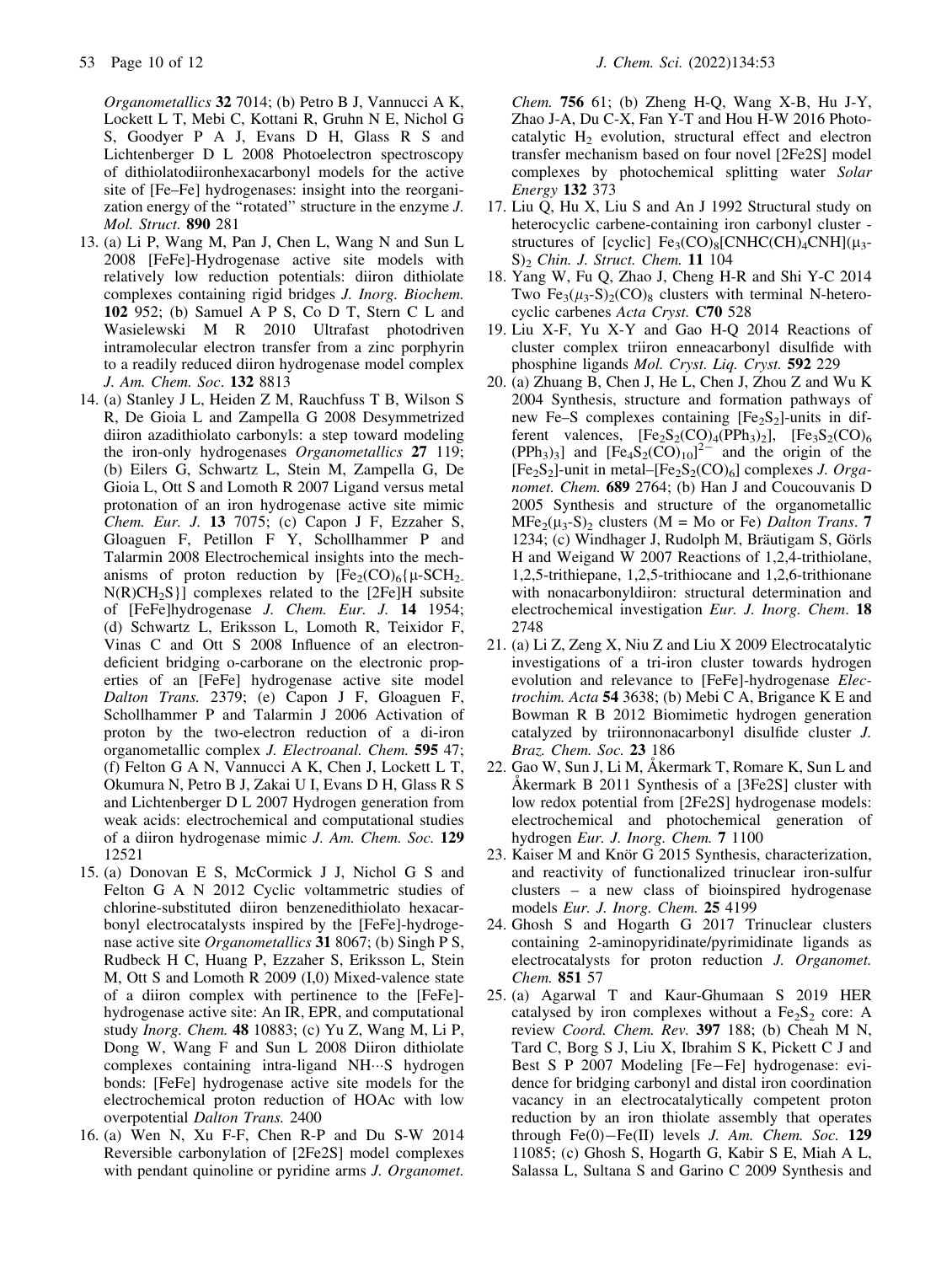molecular structure of  $[Fe_4(CO)_{10}(\mu_4-O)(\kappa^2-dppn)]$ <br>(dppn = 1.8-bis(diphenylphosphino)naphthalene); a (dppn = 1,8-bis(diphenylphosphino)naphthalene): a missing piece in the  $[M_4(CO)_{12}(\mu_4-E)]^{n-}$  (M = Fe, Ru;  $E = C$ , N, O;  $n = 2, 1, 0$ ) puzzle, *Organometallics* 28 7047; (d) Surawatanawong P and Hall M B 2010 Density functional study of the thermodynamics of hydrogen production by tetrairon hexathiolate, Fe<sub>4</sub>[- $MeC(CH_2S)_3]_2(CO)_8$ , a hydrogenase model *Inorg*. Chem. 49 5737

- 26. (a) Bockman T M and Kochi J K 1987 Activation of triiron clusters by electron transfer. The pronounced modulation of ETC catalysis by bridging ligands J. Am. Chem. Soc. 109 7725; (b) Femoni C, Iapalucci M C, Longoni G, Zacchini S and Zazzaroni E 2007 Synthesis and X-ray structure of the  $[{Fe_3(CO)_9(\mu_3-O)}_2H]^{3-}$ trianion: dimerization of a metal carbonyl cluster via formation of an exceptionally short hydrogen bond Dalton Trans. 25 2644; (c) Taheri A and Berben L A 2016 Tailoring electrocatalysts for selective  $CO<sub>2</sub>$  or  $H<sup>+</sup>$ reduction: iron carbonyl clusters as a case study *Inorg*. Chem. 55 378
- 27. (a) Nguyen A D, Rail M D, Shanmugam M, Fettinger J C and Berben L A 2013 Electrocatalytic hydrogen evolution from water by a series of iron carbonyl clusters, Inorg. Chem. 52 12847; (b) Ghosh S, Holt K B, Kabir S E, Richmond M G and Hogarth G 2015 Electrocatalytic proton reduction catalysed by the lowvalent tetrairon-oxo cluster  $[Fe_4(CO)_{10}(\kappa^2-dppn)(\mu_4-O)]^2$  [dppn = 1 1'-bis(diphenylphosphino)naphthalenel  $\text{O}$ )]<sup>2-</sup> [dppn = 1,1'-bis(diphenylphosphino)naphthalene] Dalton Trans. 44 5160; (c) Loewen N D, Thompson E J, Kagan M, Banales C L, Myers T W, Fettinger J C and Berben L A 2016 A pendant proton shuttle on  $[Fe<sub>4</sub>N(CO)<sub>12</sub>]$ <sup>-</sup> alters product selectivity in formate vs.  $H_2$  production via the hydride  $[H-Fe_4N(CO)_{12}]^-$  Chem. Sci. 7 2728; (d) Wang X, Zhang T, Yang Q, Jiang S and Li B 2015 Synthesis and characterization of bio-inspired diiron complexes and their catalytic activity for direct hydroxylation of aromatic compounds Eur. J. Inorg. Chem. 817; (e) Rail M D and Berben L A 2011 Directing the reactivity of  $[HFe_4N(CO)_{12}]^-$  toward H<sup>+</sup> or  $CO<sub>2</sub>$  reduction by understanding the electrocatalytic mechanism J. Am. Chem. Soc. 133 18577
- 28. (a) Kleinhaus J T, Wittkamp F, Yadav S, Siegmund D and Apfel U-P 2021 [FeFe]-Hydrogenases: maturation and reactivity of enzymatic systems and overview of biomimetic models Chem. Soc. Rev. 50 1668; (b) Zhang Y, Mei T, Yang D, Zhang Y, Wang B and Qu J 2017 Synthesis and reactivity of thiolate-bridged multi-iron complexes supported by cyclic (alkyl)(amino)carbene Dalton Trans. 46 15888; (c) Wang Y, Zhang T, Li B, Jiang S, Sheng L 2015 Synthesis, characterization, electrochemical properties and catalytic reactivity of N-heterocyclic carbene-containing diiron complexes RSC Adv. 5 29022
- 29. (a) Thomas C M, Liu T, Hall M B and Darensbourg M Y 2008 Series of mixed valent Fe(II)Fe(I) complexes that model the  $H_{ox}$  state of [FeFe]hydrogenase: redox properties, density-functional theory investigation, and reactivities with extrinsic CO Inorg. Chem. 47 7009; (b) Song L-C, Luo X, Wang Y-Z, Gai B and Hu Q-M 2009 Synthesis, characterization and electrochemical behavior of some N-heterocyclic carbene-containing

active site models of [FeFe]-hydrogenases J. Organomet. Chem. 694 103; (c) Morvan D, Capon J-F, Gloaguen F, Pétillon F Y, Schollhammer P, Talarmin J, Yaouanc J-J, Michaud F and Kervarec N Modeling [FeFe] hydrogenase: synthesis and protonation of a diiron dithiolate complex containing a phosphine-Nheterocyclic-carbene ligand J. Organomet. Chem. 694 2801; (d) Riener K, Haslinger S, Raba A, Högerl M P, Cokoja M, Herrmann W A and Kühn F E 2014 Chemistry of iron N-heterocyclic carbene complexes: syntheses, structures, reactivities, and catalytic applications Chem. Rev. 114 5215; (e) Borthakur B and Phukan A K 2019 Can carbene decorated [FeFe]-hydrogenase model complexes catalytically produce dihydrogen? An insight from theory Dalton Trans. 48 11298

- 30. (a) Sheldrick G M 2008 A short history of SHELX Acta. Cryst. A64 112; (b) Sheldrick G M 2015 Crystal structure refinement with SHELXL Acta. Cryst. C71 3; (c) Sheldrick G M 1997 SHELX-97: Program for crystal structure solution and refinement. University of Gottingen, Germany
- 31. (a) Farrugia L J 2012 WinGX and ORTEP for windows: an update J. Appl. Cryst. 45 849; (b) Dolomanov O V, Bourhis L J, Gildea R J, Howard J A K and Puschmann H 2009 OLEX2: a complete structure solution, refinement and analysis program J. Appl. Cryst. 42 339
- 32. (a) Hieber V W and Gruber J 1958 Zur Kenntnis der Eisencarbonylchalkogenide Z. Anorg. Allg. Chem. 296 91; (b) Adams R D and Babin J E 1986 Ligand substitution vs. ligand addition. 1. Differences in reactivity between first- and third-row transition-metal clusters. Reactions of dimethylamine with the sulfidometal carbonyl clusters  $M_3(CO)_9(\mu_3-S)_2$  (M = Fe, Os) Inorg. Chem. 25 3418
- 33. Hong W-S, Wu C-Y, Lee C-S, Hwang W-S and Chiang M Y 2004 Novel iron carbonyl complexes from thiophene-2-carboxaldehyde thiosemicarbazone J. Organomet. Chem. 689 277
- 34. Shi Y-C Cheng H-R and Cheng D-C 2013 A novel hexa-iron cluster with one disulfide and two  $Ph_2PCS^3$ ligands Acta Cryst. C69 581
- 35. Yeo J, Cheah M H, Bondin M I and Best S P 2012 X-Ray spectroscopy and structure elucidation of reactive electrogenerated tri-iron carbonyl sulfide clusters Aust. J. Chem. 65 241
- 36. (a) Rahaman A, Ghosh S, Unwin D G, Basak-Modi S, Holt K B, Kabir S E, Nordlander E, Richmond M G and Hogarth G 2014 Bioinspired hydrogenase models: the mixed-valence triiron complex  $[Fe<sub>3</sub>(CO)<sub>7</sub>(\mu-edt)<sub>2</sub>]$ and phosphine derivatives  $[Fe<sub>3</sub>(CO)<sub>7-x</sub>(PPh<sub>3</sub>)<sub>x</sub>(\mu-edt)<sub>2</sub>]$  $(x = 1, 2)$  and  $[Fe<sub>3</sub>(CO)<sub>5</sub>(\kappa^2-diphosphine)(\mu-edt)<sub>2</sub>]$  as<br>proton reduction catalysts *Organometallics* 33 1356 proton reduction catalysts Organometallics 33 1356; (b) Liu S-T, Yan H, Hu X and Liu Q W 1992 Studies on cobalt clusters V. Syntheses and structures of sulfur-capped trinuclear cobalt carbonyl clusters containing bridged thiourea moiety Acta Chim. Sinica 50 1173
- 37. Stromberg C J, Kohnhorst C L, Meter G A V, Rakowski E A, Caplins B C, Gutowski T A, et al. 2011 Terahertz, infrared and Raman vibrational assignments of [FeFe] hydrogenase model compounds Vibrat. Spectrosc. 56 219